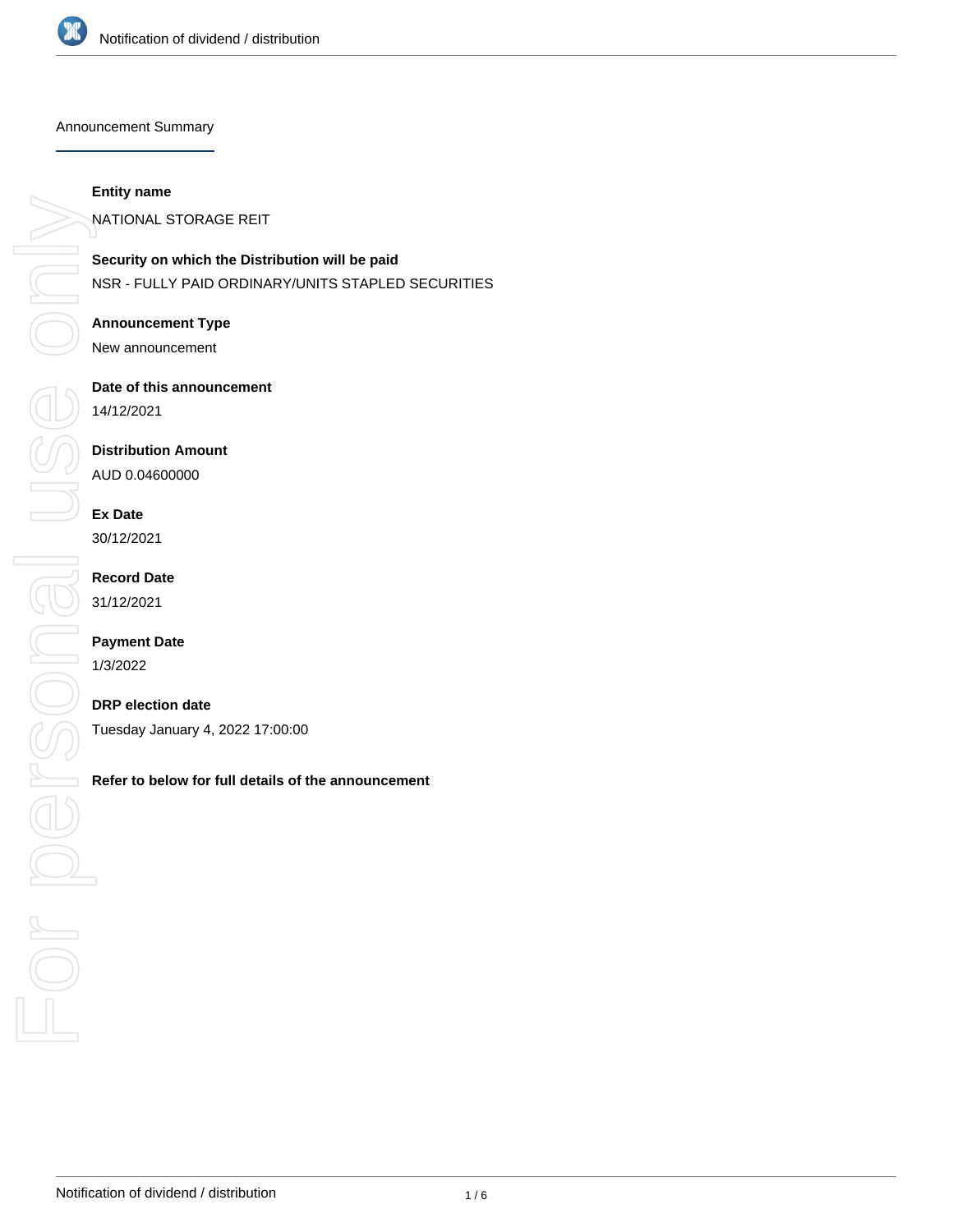

#### Announcement Details

Part 1 - Entity and announcement details

#### **1.1 Name of +Entity**

NATIONAL STORAGE REIT

# **1.2 Registered Number Type** other

#### **Registration Number**

National Storage Holdings Limited ACN 166 572 845 National Storage Financial Services Limited ACN 600 787 246 as responsible entity for the National Storage Property Trust ARSN 101 227 712

### **1.3 ASX issuer code**

NSR

#### **1.4 The announcement is** New announcement

# **1.5 Date of this announcement** 14/12/2021

### **1.6 ASX +Security Code**

NSR

### **ASX +Security Description**

FULLY PAID ORDINARY/UNITS STAPLED SECURITIES

Part 2A - All dividends/distributions basic details

#### **2A.1 Type of dividend/distribution** Ordinary

#### **2A.2 The Dividend/distribution:**

relates to a period of six months

# **2A.3 The dividend/distribution relates to the financial reporting or payment period ending ended/ending (date)** 31/12/2021

# **2A.4 +Record Date**

31/12/2021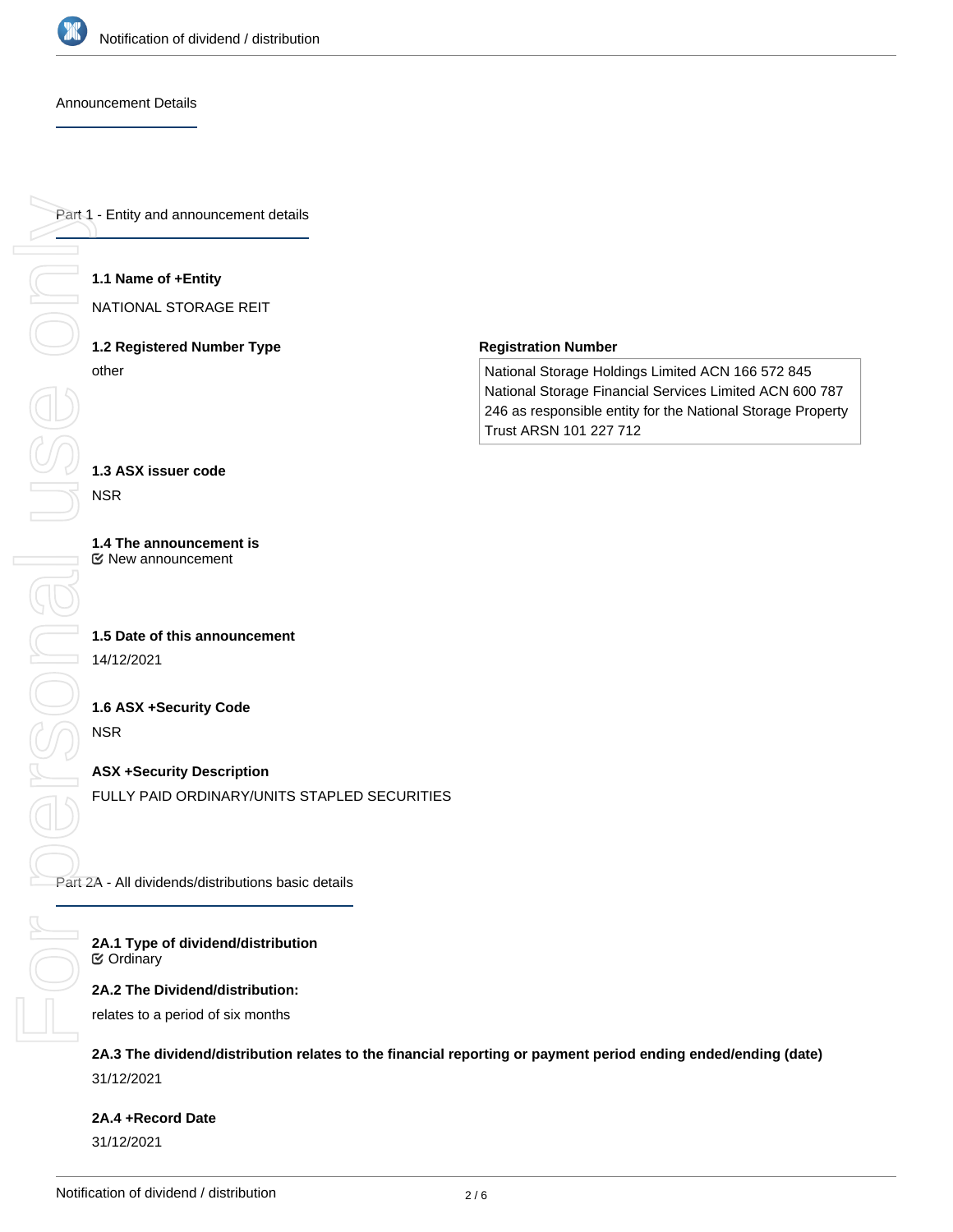# **2A.5 Ex Date**

30/12/2021

# **2A.6 Payment Date**

1/3/2022

- **2A.7 Are any of the below approvals required for the dividend/distribution before business day 0 of the timetable?**
- **Security holder approval**
- **Court approval**
- **Lodgement of court order with +ASIC**
- **ACCC approval**
- **FIRB approval**
- **Another approval/condition external to the entity required before business day 0 of the timetable for the dividend/distribution.**

No

**2A.8 Currency in which the dividend/distribution is made ("primary currency")**

AUD - Australian Dollar

**2A.9 Total dividend/distribution payment amount per +security (in primary currency) for all dividends/distributions notified in this form**

**Estimated or Actual?** Estimated

AUD 0.04600000

**2A.10 Does the entity have arrangements relating to the currency in which the dividend/distribution is paid to securityholders that it wishes to disclose to the market?** No

**2A.11 Does the entity have a securities plan for dividends/distributions on this +security?** We have a Dividend/Distribution Reinvestment Plan (DRP)

**2A.11a If the +entity has a DRP, is the DRP applicable to this dividend/distribution?** Yes

**2A.11a(i) DRP Status in respect of this dividend/distribution**

Full DRP

**2A.12 Does the +entity have tax component information apart from franking?** *S* Yes

Part 3A - Ordinary dividend/distribution

**3A.1 Is the ordinary dividend/distribution estimated at this time?** Yes

**3A.1a(i) Date that actual ordinary amount will be announced** 25/2/2022

**3A.1a Ordinary dividend/distribution estimated amount per +security**

AUD 0.04600000

**Estimated or Actual?** Estimated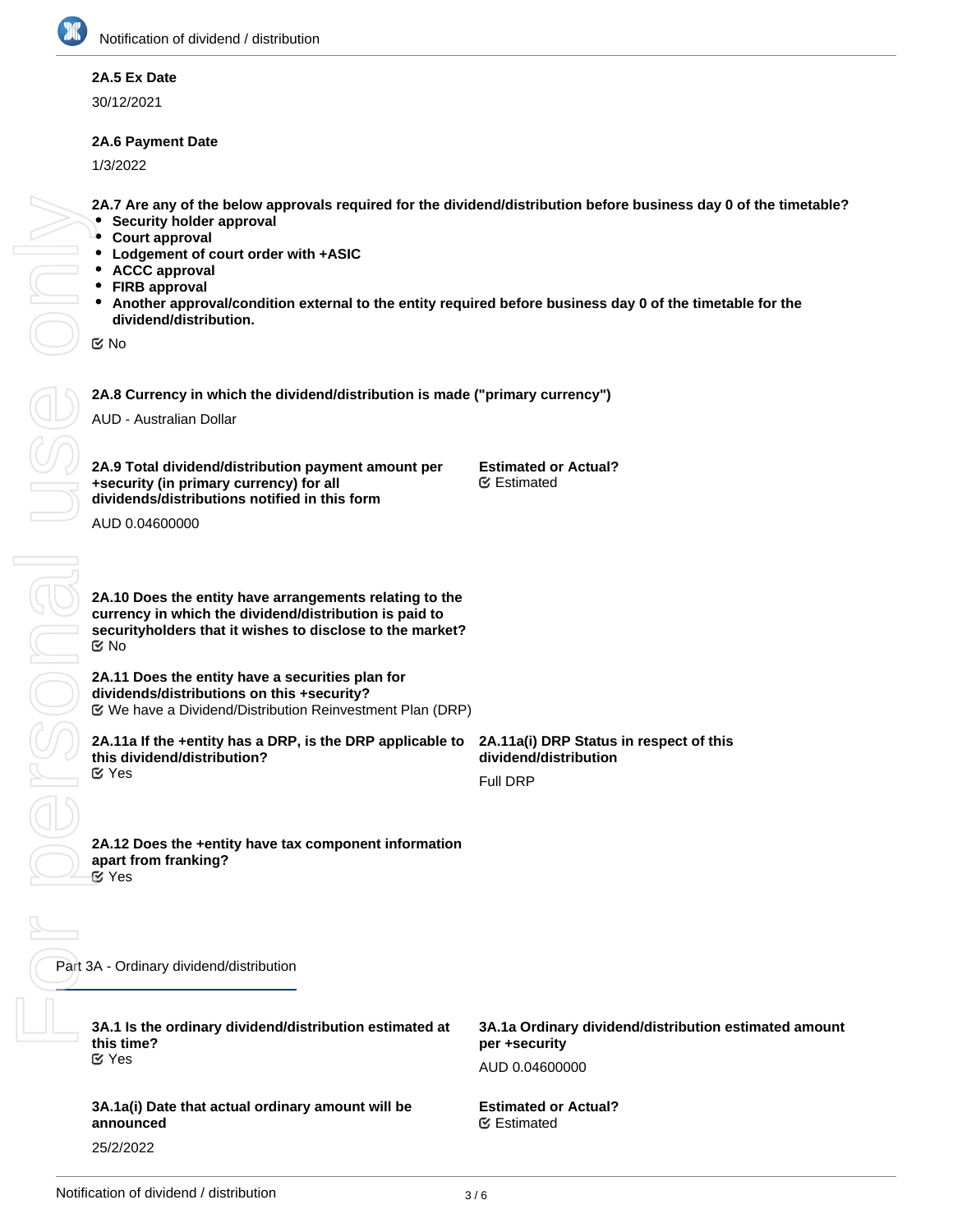

| 3A.2 Is the ordina<br><b>MO</b>                          |
|----------------------------------------------------------|
| 3A.3 Percentage<br>franked<br>0.0000 %                   |
|                                                          |
| 3A.4 Ordinary div<br>+security                           |
| AUD 0.00000000                                           |
| 3A.6 Ordinary div<br>per +security exc<br>AUD 0.04600000 |
|                                                          |
| 3A.7 Ordinary div<br>income amount p                     |
| AUD 0.00000000                                           |
|                                                          |
|                                                          |
| Part 3E - Other - distribu                               |
|                                                          |
|                                                          |
| 3E.1 Please indic<br>A payment advice                    |
| which is expected                                        |
| available at http://                                     |
| 3E.2 Please indica<br>further information                |
| <b>Field Name</b>                                        |
| Interest                                                 |
|                                                          |
| Unfranked dividen<br>declared to be con<br>income        |
| Unfranked dividen<br>to be conduit foreig                |
| Assessable foreigr<br>income                             |

# **3A.1b Ordinary Dividend/distribution amount per security**

**ALID** 

**3A.2 Is the ordinary dividend/distribution franked?**

of ordinary dividend/distribution that is

**3A.4 Ordinary dividend/distribution franked amount per**

**3A.6 Ordinary dividend/distribution unfranked amount per the individing conduit foreign income amount** 

**3A.7 Ordinary dividend/distribution conduit foreign incontracts** 

**3A.5 Percentage amount of dividend which is unfranked** 100.0000 %

tion components / tax

### ate where and when information about tax components can be obtained (you may enter a url).

e will be sent to investors following payment of the half year distribution, d to be on or about 1 March 2022. Further information regarding taxation components will be made /www.nationalstorageinvest.com.au at the end of August 2022.

ate the following information if applicable. (Refer Annual Investment Income Report specification for further information)

| <b>Field Name</b>                                                        | AIIR Specification Reference Value | Estimated/Actual |
|--------------------------------------------------------------------------|------------------------------------|------------------|
| Interest                                                                 | 9.79                               |                  |
| Unfranked dividends not<br>declared to be conduit foreign 9.80<br>income |                                    |                  |
| Unfranked dividends declared 9.81<br>to be conduit foreign income        |                                    |                  |
| Assessable foreign source<br>income                                      | 9.91                               |                  |
| Tax-free amounts                                                         | 9.96                               |                  |
| Tax-deferred amounts                                                     | 9.97                               |                  |
| Managed investment trust<br>fund payments                                | 9.105                              |                  |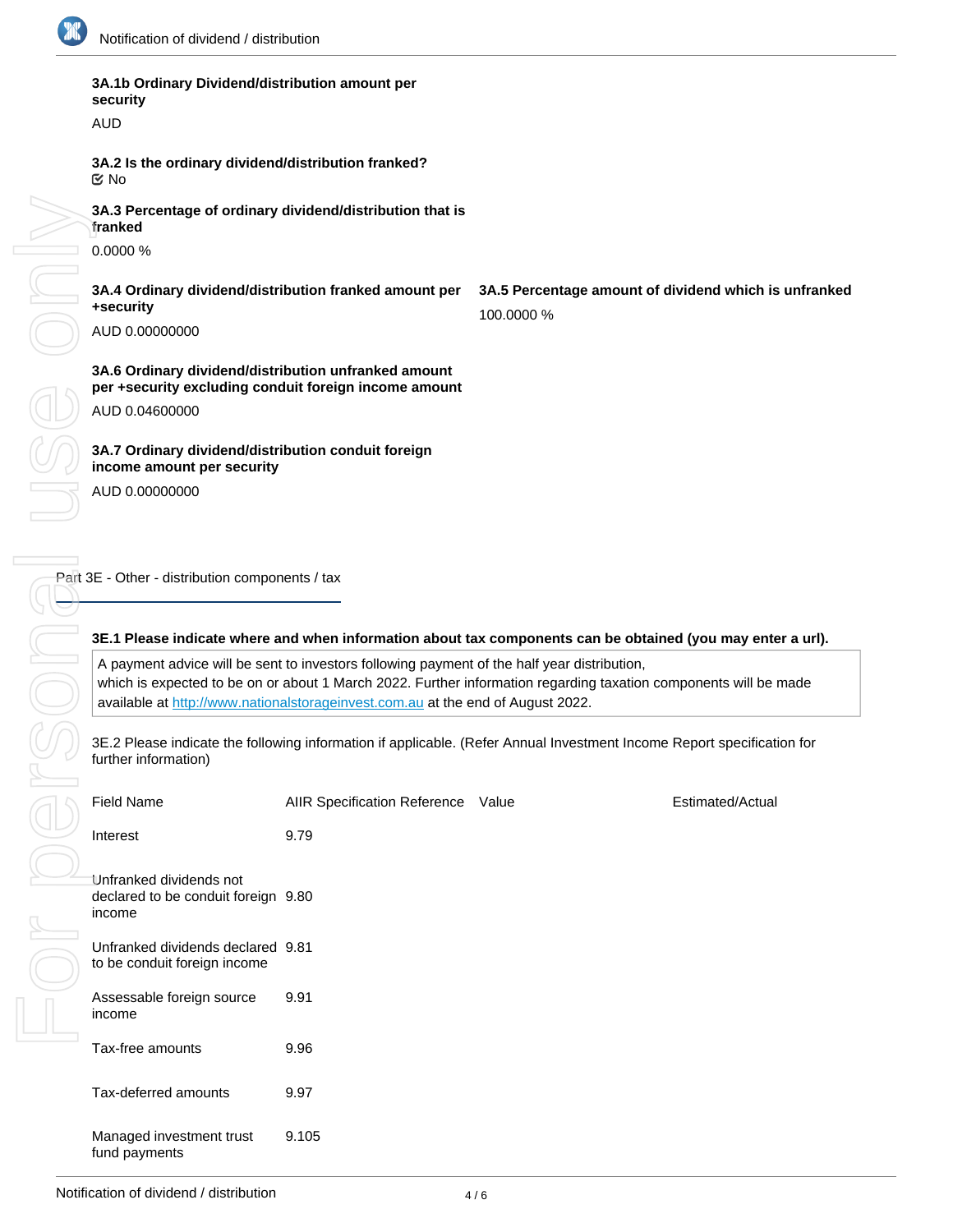

| Franked distributions from<br>trusts                                | 9.120 |
|---------------------------------------------------------------------|-------|
| Gross cash distribution                                             | 9.121 |
| Interest exempt from<br>withholding                                 | 9.122 |
| Capital Gains discount<br>method Non-Taxable<br>Australian property | 9.124 |
| Capital gains other<br>Non-Taxable Australian<br>property           | 9.126 |
| Other income                                                        | 9.130 |
| Royalties                                                           | 9.135 |
| <b>NCMI</b>                                                         |       |

| 4A.2 Last date and time for lodgement of election<br>notices to share registry under DRP<br>Tuesday January 4, 2022 17:00:00<br>4A.4 Period of calculation of reinvestment price<br><b>Start Date</b><br>8/2/2022<br>4A.5 DRP price calculation methodology |       | 4A.3 DRP discount rate<br>2.0000 %<br><b>End Date</b><br>21/2/2022<br>Stapled securities will be issued at the volume weighted average market price of NSR stapled securities over a |  |
|-------------------------------------------------------------------------------------------------------------------------------------------------------------------------------------------------------------------------------------------------------------|-------|--------------------------------------------------------------------------------------------------------------------------------------------------------------------------------------|--|
|                                                                                                                                                                                                                                                             |       |                                                                                                                                                                                      |  |
|                                                                                                                                                                                                                                                             |       |                                                                                                                                                                                      |  |
|                                                                                                                                                                                                                                                             |       |                                                                                                                                                                                      |  |
|                                                                                                                                                                                                                                                             |       |                                                                                                                                                                                      |  |
|                                                                                                                                                                                                                                                             |       |                                                                                                                                                                                      |  |
|                                                                                                                                                                                                                                                             |       |                                                                                                                                                                                      |  |
|                                                                                                                                                                                                                                                             |       |                                                                                                                                                                                      |  |
|                                                                                                                                                                                                                                                             |       | 4A.1 What is the default option if +security holders do not indicate whether they want to participate in the DRP?                                                                    |  |
| Part 4A - +Dividend reinvestment plan (DRP)                                                                                                                                                                                                                 |       |                                                                                                                                                                                      |  |
|                                                                                                                                                                                                                                                             |       |                                                                                                                                                                                      |  |
| <b>Excluded from NCMI</b>                                                                                                                                                                                                                                   |       |                                                                                                                                                                                      |  |
| <b>NCMI</b>                                                                                                                                                                                                                                                 |       |                                                                                                                                                                                      |  |
| Royalties                                                                                                                                                                                                                                                   | 9.135 |                                                                                                                                                                                      |  |
| Other income                                                                                                                                                                                                                                                | 9.130 |                                                                                                                                                                                      |  |
| Capital gains other<br>Non-Taxable Australian<br>property                                                                                                                                                                                                   | 9.126 |                                                                                                                                                                                      |  |
| method Non-Taxable<br>Australian property                                                                                                                                                                                                                   | 9.124 |                                                                                                                                                                                      |  |
| Capital Gains discount                                                                                                                                                                                                                                      |       |                                                                                                                                                                                      |  |

No

**4A.10 Is there a maximum dollar amount or number of +securities required for DRP participation?**